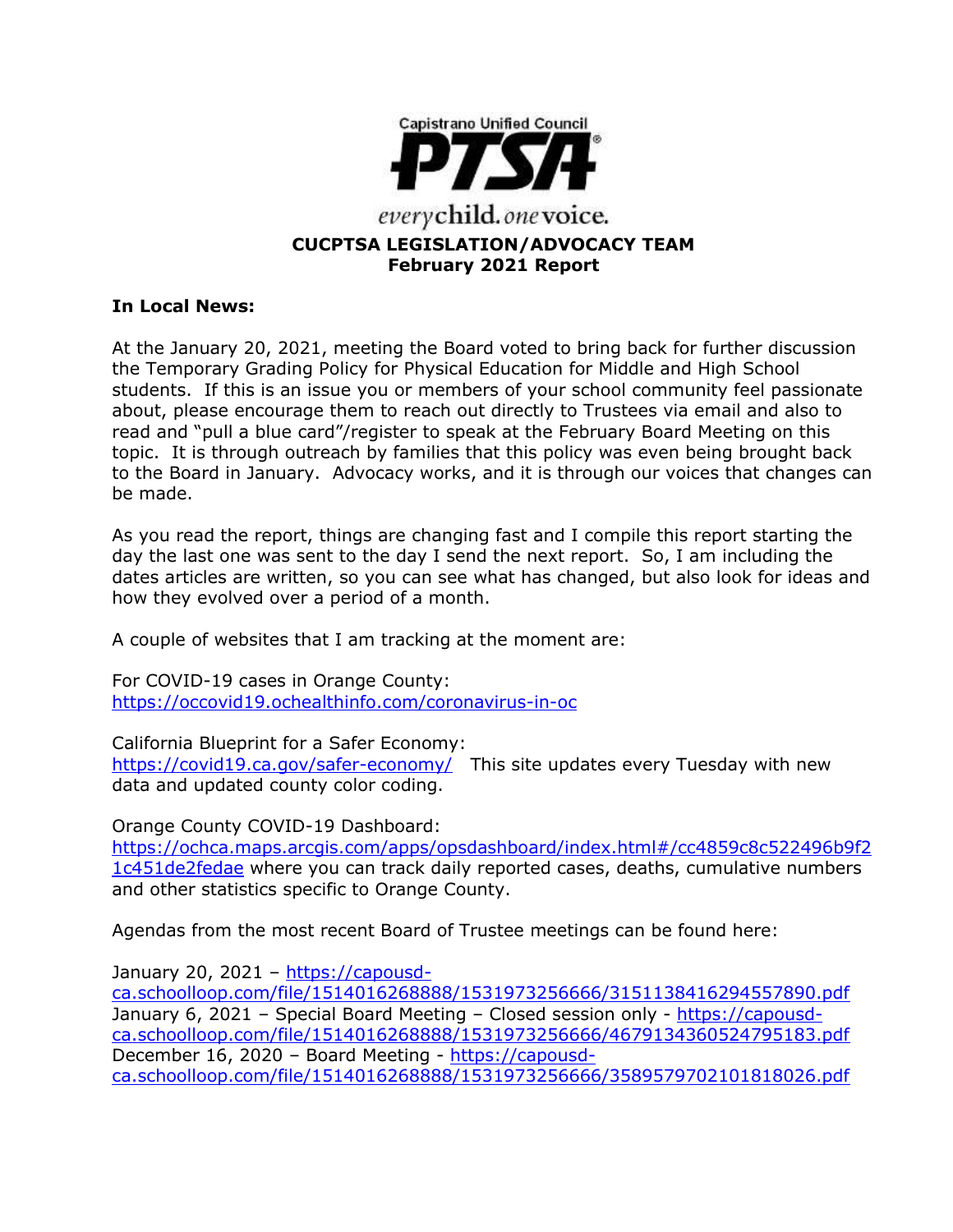Minutes and Audio Recordings of Meetings can be found at [https://capousd](https://capousd-ca.schoolloop.com/pf4/cms2/view_page?d=x&group_id=1514016268888&vdid=wi10b1qsopu12s)[ca.schoolloop.com/pf4/cms2/view\\_page?d=x&group\\_id=1514016268888&vdid=wi10b1](https://capousd-ca.schoolloop.com/pf4/cms2/view_page?d=x&group_id=1514016268888&vdid=wi10b1qsopu12s) [qsopu12s](https://capousd-ca.schoolloop.com/pf4/cms2/view_page?d=x&group_id=1514016268888&vdid=wi10b1qsopu12s) Minutes are listed once approved, audio is typically posted within a day or two of the meeting. Also, on this page are links to 2018-2019 minutes/agendas/audio and previous years.

## **CUCPTSA Legislation/Advocacy Racial Equity Book Club –**

We have formed our own Racial Equity Book Club – we will provide summaries of what we learned from each book read. Other updates from the book club will be included here as well. We are currently reading So You Want to Talk About Race by Ijeoma Oluo. A synopsis of the book will be provided after our book club discussion in February.

## **From Fourth District PTA:**

## **SACRAMENTO SAFARI – Save the Dates – February 22-23, 2021**

Sacramento Safari is being held virtually this year with workshops on Monday – Tuesday. Sacramento Safari is FREE this year, so please consider registering. There are two sets of sessions each day, one morning one and one afternoon – so hopefully it will fit within your schedule for at least a session or two. Please register at <https://forms.gle/vkt7u5QpmLXLLCNM7> Registration is open till February 17, 2021 – so register today!

# **Talking Points for Legislative Chairs, January 2021**

Details are in the January issue of the *Advocacy Communicator.*

- California schools will receive \$6.8 billion from the federal Covid-19 relief package that was signed into law in December. The *Communicator* has a link to a database that shows how much each school district will receive.
- The California legislature will reconvene on January 11. Lawmakers will start looking at the budget, which will include deciding what to do with an unexpected windfall that could go as high as \$36 billion.
- State lawmakers have started introducing bills. One bill would make Kindergarten mandatory; another would require a one-semester ethnics class in high school, and an emergency measure would require all schools to open for in-person instruction two weeks after state and county health departments determine it is safe to do so. California State PTA has not yet taken a position on any of these bills.
- California State PTA participated in the development of Governor Newsom's school reopening plan. The *Communicator* has links to three documents regarding that plan.
- The newsletter also has information about four PTA virtual advocacy events:
	- o The Fourth District PTA Advocacy Forum, January 22
	- o California State PTA Legislation Conference, February 8 and 9
	- o Sacramento Safari, February 22 and 23
	- o National PTA Legislative Conference, March 9 to 11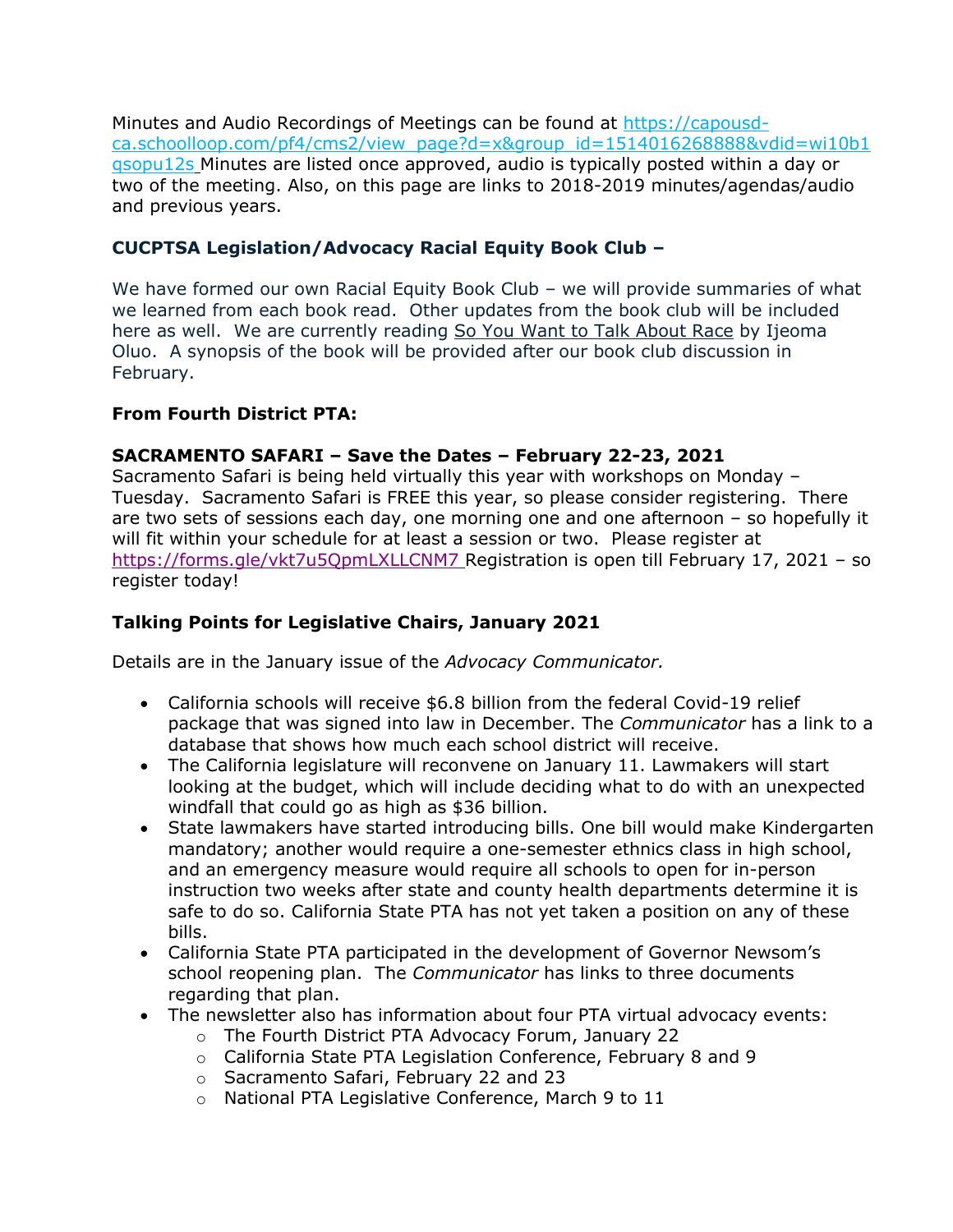## **Talking Points for Legislative Chairs, February 2021**

Details are in the February issue of the *Advocacy Communicator.*

- Governor Newsom is asking state lawmakers to take quick budget action on \$4.6 billion in one-time funding to address student learning loss through an extended school year, summer school, or other programs. He is also asking for quick approval of \$2 billion to help school districts re-open classrooms for prekindergarten through grade 6. The Communicator has additional details about the Governor's proposed budget.
- As PTA advocates for all children, it's important to be well informed. A good resource is the **Annual Report on the Conditions of Children**, which is published every year by the Orange County Health Care Department. The Communicator has a link to the report.
- State Superintendent of Schools Tony Thurmond says the top priority of the California Department of Education is to reopen schools by making them as safe as possible. He is not in favor of state-mandated reopening because circumstances differ at districts throughout the state. His department will apply to the federal government for permission to cancel this year's statewide assessment testing.
- Virtual advocacy events are planned by Fourth District, State PTA and National PTA in February and March. So many opportunities to get important information! Details are in the Communicator.

Back issues of the Communicator can be found at: <http://www.fourthdistrictpta.org/advocacy-communicator/>

## **CA PTA Monthly Advocacy Calls:**

Join California State PTA Director of Legislation Shereen Walter and members of the Legislation Team on Wednesdays.

Here is the schedule of upcoming advocacy webinars through June 2021. The webinars generally take place the first Wednesday of every month, from 7:00-8:00 p.m. (with some exceptions):

- March 3, 2021
- April 7, 2021
- May 5, 2021
- June 2, 2021

To register for any or all of these webinars, click here: [https://attendee.gotowebinar.com/rt/31940121174953740](http://capta.bmetrack.com/c/l?u=AB6FF6E&e=10CEA9F&c=4592C&t=0&l=2971D61A&email=TepeYfBsuqqthho6K9B9EXzBjzlZ2TJR&seq=1)

## **California PTA News:**

California State PTA is excited to announce that we will be holding an **all-virtual** Legislation Conference on **February 8-9, 2021**. We hope you will join us for this new and exciting format!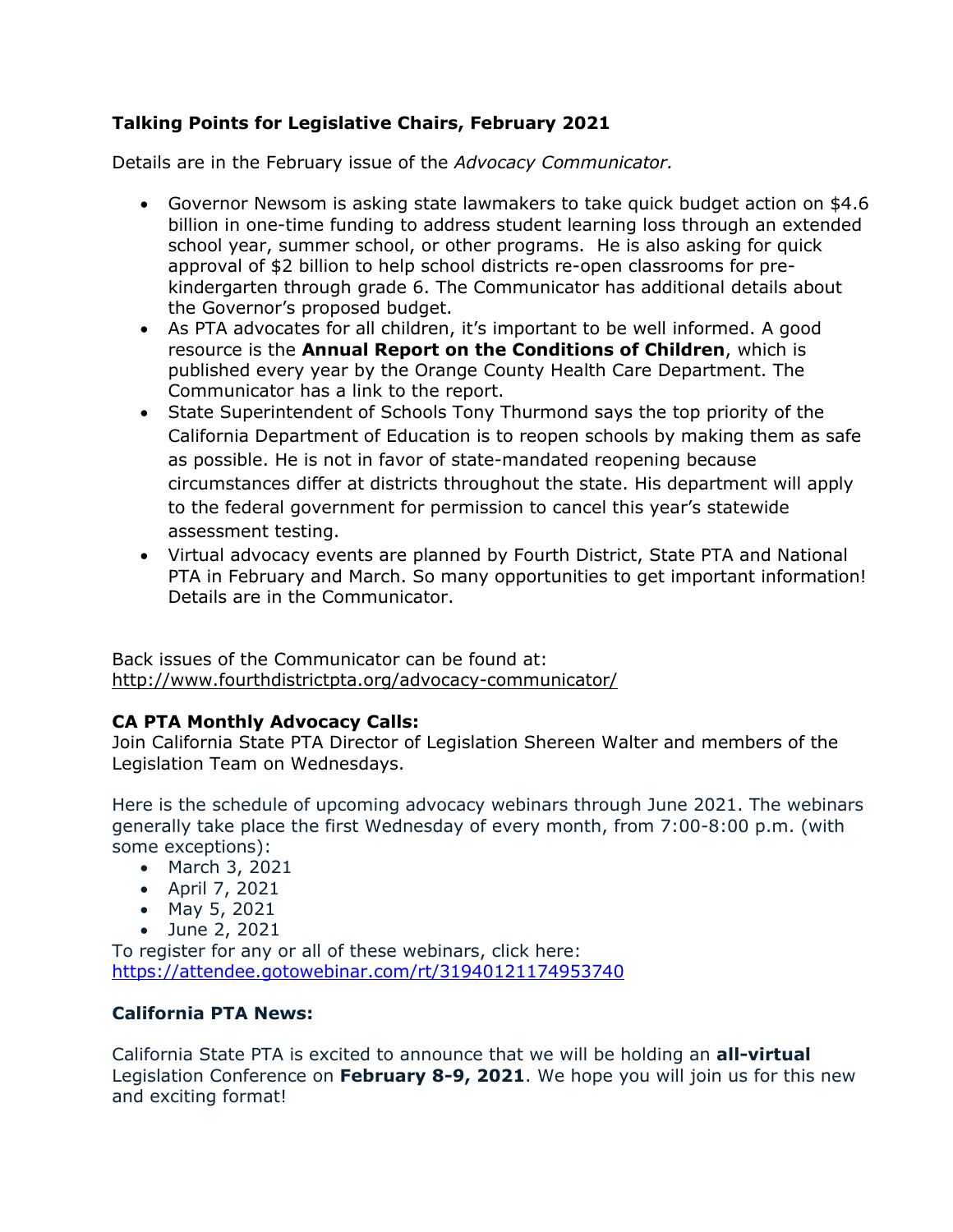During the conference, whose theme is **"A Path to Equity,"** you'll hear from legislators and other leaders from around the state on matters that are important to the children and families of California. There will also be a strong focus on how to schedule, plan and execute a meeting with your legislators.

The cost is \$50. Registration information is on the California State PTA website <https://capta.org/programs-events/legislation-conference/>, and our social media accounts!

We have at least 7 participants from CUCPTSA attending this event.

#### **In State News:**

**Gov. Newsom proposes \$4.6 billion for summer school, more learning time in 2021-22 budget: He calls for quick action to reopen TK to 6 schools, wants 3% more for UC and CSU –** by John Fensterwald – January 8, 2021 – What a difference a year makes. Confident of a continued economic recovery from Covid recession, Gov. Gavin Newsom on Friday presented a record \$89.2 billion for K-12 schools and community colleges next year that will provide billions in additional revenue and news spending – plus 3% more for the University of California and the California State University. Read EdSource's complete anaylsis of the budget at: [Gov. Newsom](https://edsource.org/2021/gov-newsom-proposes-4-6-billion-for-summer-school-more-learning-time-in-2021-22-budget/)  [proposes \\$4.6 billion for summer school, more learning time in 2021-22 budget |](https://edsource.org/2021/gov-newsom-proposes-4-6-billion-for-summer-school-more-learning-time-in-2021-22-budget/)  **[EdSource](https://edsource.org/2021/gov-newsom-proposes-4-6-billion-for-summer-school-more-learning-time-in-2021-22-budget/)** 

**California public schools suffer record enrollment drop** – by Richardo Cano – January 26, 2021 – California's K-12 public-school enrollment has precipitously declined during the pandemic, dropping by a record 155,000 students, according to new state projects. … That drop-off is about five times greater than California's annual rate of enrollment decline in recent years. The state, which boasts the largest student enrollment in the country, has seen a steady decline of between 20,000 and 30,000 students in its public schools in the two years prior partly due to declining birth rates, and the state had predicted a similar rate of decline to continue. Read the complete article at: [California public schools suffer record enrollment drop | CalMatters](https://calmatters.org/education/2021/01/california-schools-record-enrollment-drop/) Why this matters for us in CUSD – school funding is based off of enrollment and ADA (Average Daily Attendance) – when we have fewer students, we receive fewer funds and cuts must be made. Under COVID-19, there has been a stay put on ADA, so we are still being funded under the 2019/2020 school year numbers, but this is not going to remain in place. As for enrollment decline in CUSD, enrollment declined approximately 2,800 students from last year to this year. Over 500 fewer kindergarten students enrolled this year. Trying to figure out where these students went and encouraging them to reenroll in CUSD will be critical to the district's budget over the coming years.

**California school official push for standardized testing waiver amid Covid-19** 

**spike** – by Sydney Johnson – January 14, 2021 - As Covid-19 cases continue to soar in California, a majority of the State Board of Education is now in favor of pursuing a waiver from the federal government that would remove the obligation to carry out standardized testing for the second year in a row. …. The board is grappling with what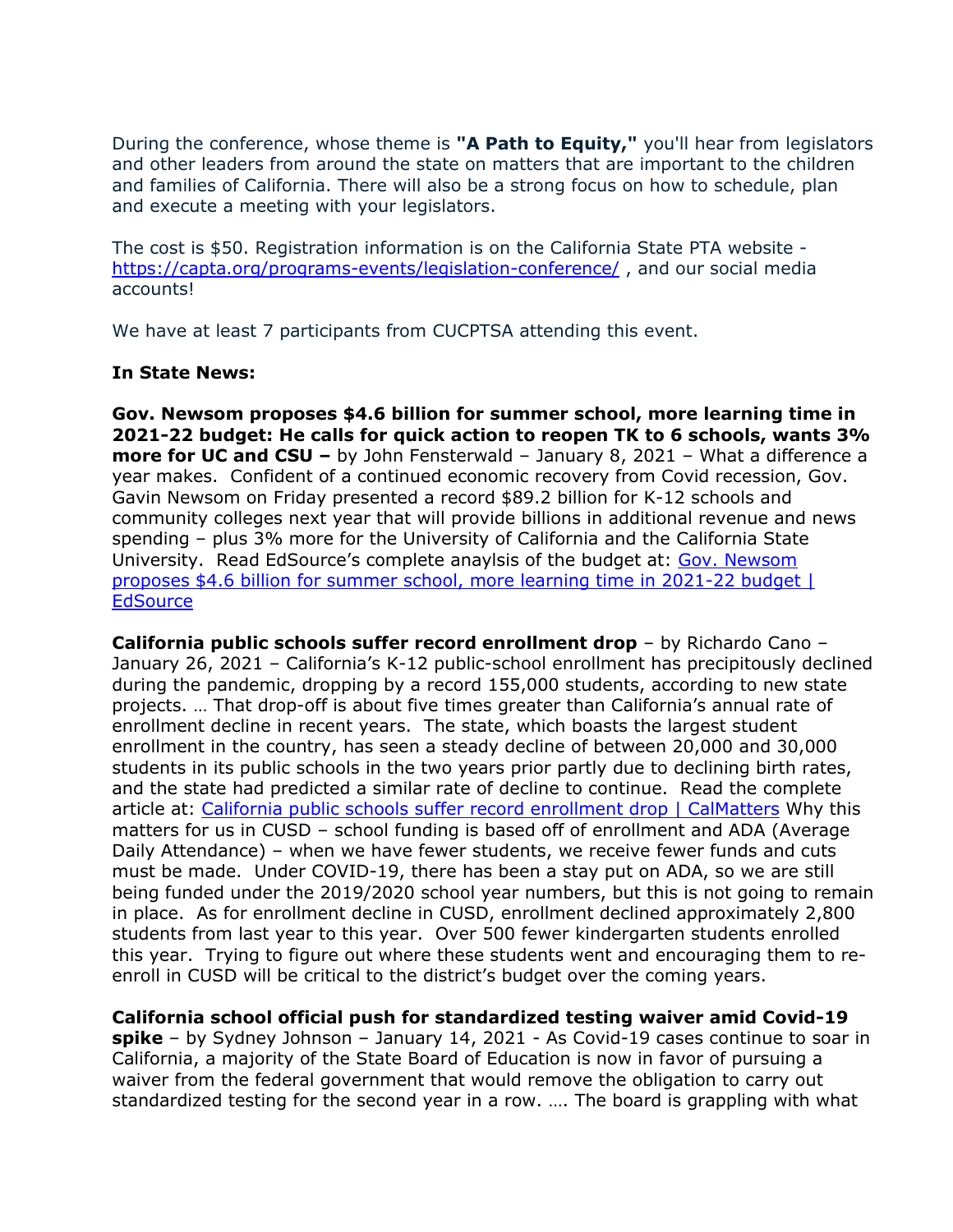to do about standardized tests like the Smarter Balanced assessments in math and English language arts that students in certain grades are required to take each spring. The U.S. Department of Education waived federal testing requirements following abrupt school closures for in-person instruction in March 2020 due to the pandemic, but this school year, the department intends to resume required testing. Now, as California faces the largest daily number of cases it's experienced yet, State Board of Education members say they want a testing waiver to be made available for states. Read the complete article at: [California school officials push for standardized testing waiver amid](https://edsource.org/2021/california-school-officials-push-for-standardized-testing-waiver-amid-covid-19-spike/)  [Covid-19 spike | EdSource](https://edsource.org/2021/california-school-officials-push-for-standardized-testing-waiver-amid-covid-19-spike/) If this happens will be dependent upon what happens at the National level. Currently we are waiting on Biden's Education Secretary to be confirmed by the Senate. As of now he has not indicated one way or the other on this issue.

**DeVos balked at more state testing waivers. What will Biden's Ed Dept do? K-12 Dive spoke with testing and policy experts about the likelihood education secretary nominee Miguel Cardona would issue waivers for 2020-21 –** by Naaz Modan – January 26, 2021 – While the purpose and effectiveness of standardized testing was a hot topic prior to the coronavirus pandemic, the debate has gathered more steam in the wake of school closures and predicted learning loss for students. …. Under President Joe Biden, who nominated Miguel Cardona as secretary of education, that issue could be revisited. Testing and potential flexibilities provided to states will be among the early decisions the new team at the U.S. Department of Education will have to address, and many are waiting in anticipation to see whether Cardona will grant additional waivers. Read the complete articles at:

[https://www.k12dive.com/news/devos-denied-states-another-round-of-testing](https://www.k12dive.com/news/devos-denied-states-another-round-of-testing-waivers-what-will-bidens-ed/)[waivers-what-will-bidens-ed/](https://www.k12dive.com/news/devos-denied-states-another-round-of-testing-waivers-what-will-bidens-ed/)

**California education issues to watch in 2021 – and predictions of what will happen** by John Fensterwald and Yuxuan Xie – January 6, 2021 – Each year EdSource makes some predictions for the coming year. – Were it not for a pandemic….. A couple of months into 2020, I was on track to crown myself pundit of the year. Then came COVID in March to create suffering for so many people – and wreck my annual predictions column. I know: it's shallow to equate the two. But it's my best excuse. This year promises to be no easier than last to forecast, with variables and pitfalls that will defy oddsmakers. But with false humility, I'll look ahead and assume that like a stopped clock, I'll get at least one guess right. Read all of John Fensterwald's predictions at: [California education issues to watch in 2021](https://edsource.org/2021/california-education-issues-to-watch-in-2021-and-predictions-of-what-will-happen/646197) — and predictions of what [will happen | EdSource](https://edsource.org/2021/california-education-issues-to-watch-in-2021-and-predictions-of-what-will-happen/646197)

**With Gov. Newsom's back-to-school plan all but doomed, what might it take to salvage it? Negotiations continue to meet objections of school districts, alternative ideas of the Legislature** – by John Fensterwald – January 27, 2021 – Odds are increasingly remote that Gov. Gavin Newsom's plan to provide financial incentives for districts to reopen schools in February and March will get off the ground. During two hearings on the proposal, legislators repeated districts' complaints that the initial Feb. 1 deadline to apply was unrealistic and should be pushed back. … There's no indication that the Legislature will act this week to approve the \$2 billion the state would offer to districts that meet Newsom's timeline and conditions. That needs to happen before the proposal can take effect. But the demise of one plan could lead to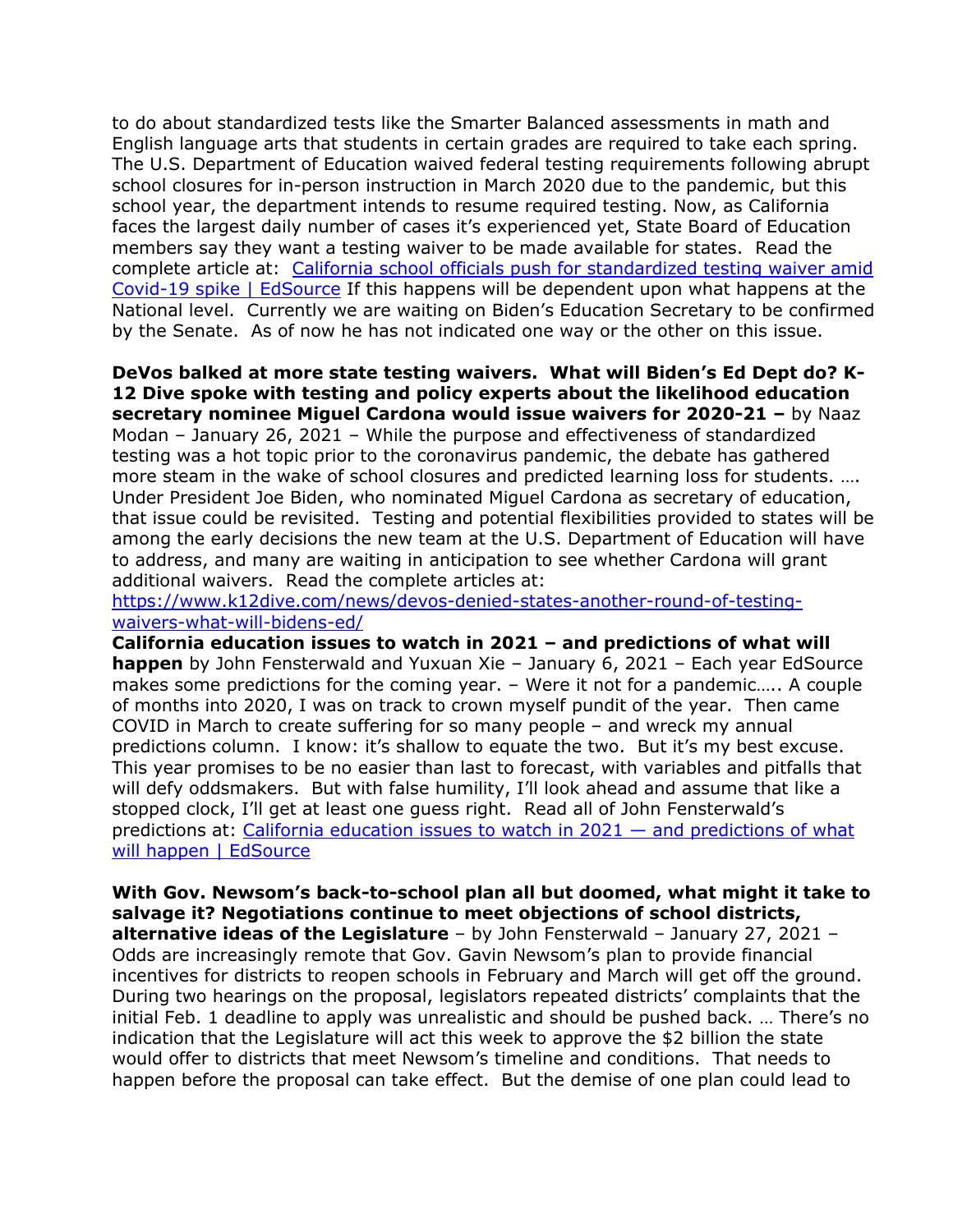the birth of another. Read the complete article at: [With Gov. Newsom's back](https://edsource.org/2021/with-gov-newsoms-back-to-school-plan-all-but-doomed-what-might-it-take-to-salvage-it/)-to-school plan all but [doomed, what might it take to salvage it? | EdSource](https://edsource.org/2021/with-gov-newsoms-back-to-school-plan-all-but-doomed-what-might-it-take-to-salvage-it/)

**Quick Guide: How does Gov. Newsom's 'Safe Schools for All' plan work?** By EdSource Staff – January 4, 2021 – On December 30, 2020, Gov. Gavin Newsom announced a \$2 billion "Safe Schools for All" plan to encourage more schools to reopen for in-person instruction in 2021. You can check out the "Safe Schools for All Hub" published on January 14, 2021 at [CA Covid-19 School Readiness Hub](https://schools.covid19.ca.gov/) EdSource has provided answers to some questions on how this plan is supposed to operate here: [Quick Guide: How does Gov. Newsom's 'Safe Schools for All' plan work?](https://edsource.org/2021/quick-guide-how-does-gov-newsoms-safe-schools-for-all-plan-work/646111) | EdSource CUSD is working on their grant application for this program. It is due by February 1, 2021. If we are granted the funds, our district would receive additional funds to help offset the costs of testing staff and students, ppe, and other expenses related to operating during a global pandemic.

**California teachers could get Covid-19 vaccinations starting in February –** by Diana Lambert and Ali Tadayon – January 26, 2021 – A state effort to develop a more streamlined approach to vaccinating California residents against Covid-19 may get teachers their shots sooner. … Gov. Gavin Newsom announced the changes, which include a transition to an age-based eligibility system, in a press conference Monday. Starting next month, teachers and others in Phase 1B of the state's vaccination priority list could begin to be vaccinated, even in counties where healthcare workers, who are in Phase 1A, are still being vaccinated. Read the complete article at: [California teachers](https://edsource.org/2021/california-teachers-could-get-covid-19-vaccinations-starting-in-february/)  [could get Covid-19 vaccinations starting in February | EdSource](https://edsource.org/2021/california-teachers-could-get-covid-19-vaccinations-starting-in-february/)

**Inconsistent vaccine supply, lack of state coordination complicate teacher vaccinations** by Diana Lambert – January 22, 2021 – An unpredictable vaccine supply and lack of statewide coordination has school districts across California struggling to figure out how to vaccinate their teachers and other school staff – and equally importantly, when. … After health care workers and staff at long-term care facilities, teachers and other school employees are included in the next phase (Phase 1B) of the state's vaccine rollout. Read the complete article at: Inconsistent vaccine supply, lack [of state coordination complicate teacher vaccinations | EdSource](https://edsource.org/2021/inconsistent-vaccine-supply-lack-of-state-coordination-complicate-vaccinating-school-staff/)

**California schools struggle to pay for ventilation upgrades, key to safely reopen campuses –** by Betty Marquez Rosales and Carolyn Jones – January 8, 2021 – Upgrading ventilation systems is a key way schools can reduce the spread of the coronavirus when campuses reopen, but some districts in California are finding the cost of those upgrades to be insurmountable. … Some districts have recently been able to upgrade their HVAC systems using local bond money. Some hope that the Legislature will place a multi-billion bond on the 2022 state ballot to provide new money for school facilities. Others are hoping President-elect Joe Biden will push through infrastructure legislation that includes money for schools. But few funding streams are guaranteed, and they may not be sufficient to cover the regular inspections and stringent filter replacements that HVAC systems require. Read the complete article at: [California](https://edsource.org/2021/california-schools-struggle-to-pay-for-ventilation-upgrades-key-to-safely-reopen-campuses/646445)  [schools struggle to pay for ventilation upgrades, key to safely reopen campuses |](https://edsource.org/2021/california-schools-struggle-to-pay-for-ventilation-upgrades-key-to-safely-reopen-campuses/646445)  **[EdSource](https://edsource.org/2021/california-schools-struggle-to-pay-for-ventilation-upgrades-key-to-safely-reopen-campuses/646445)**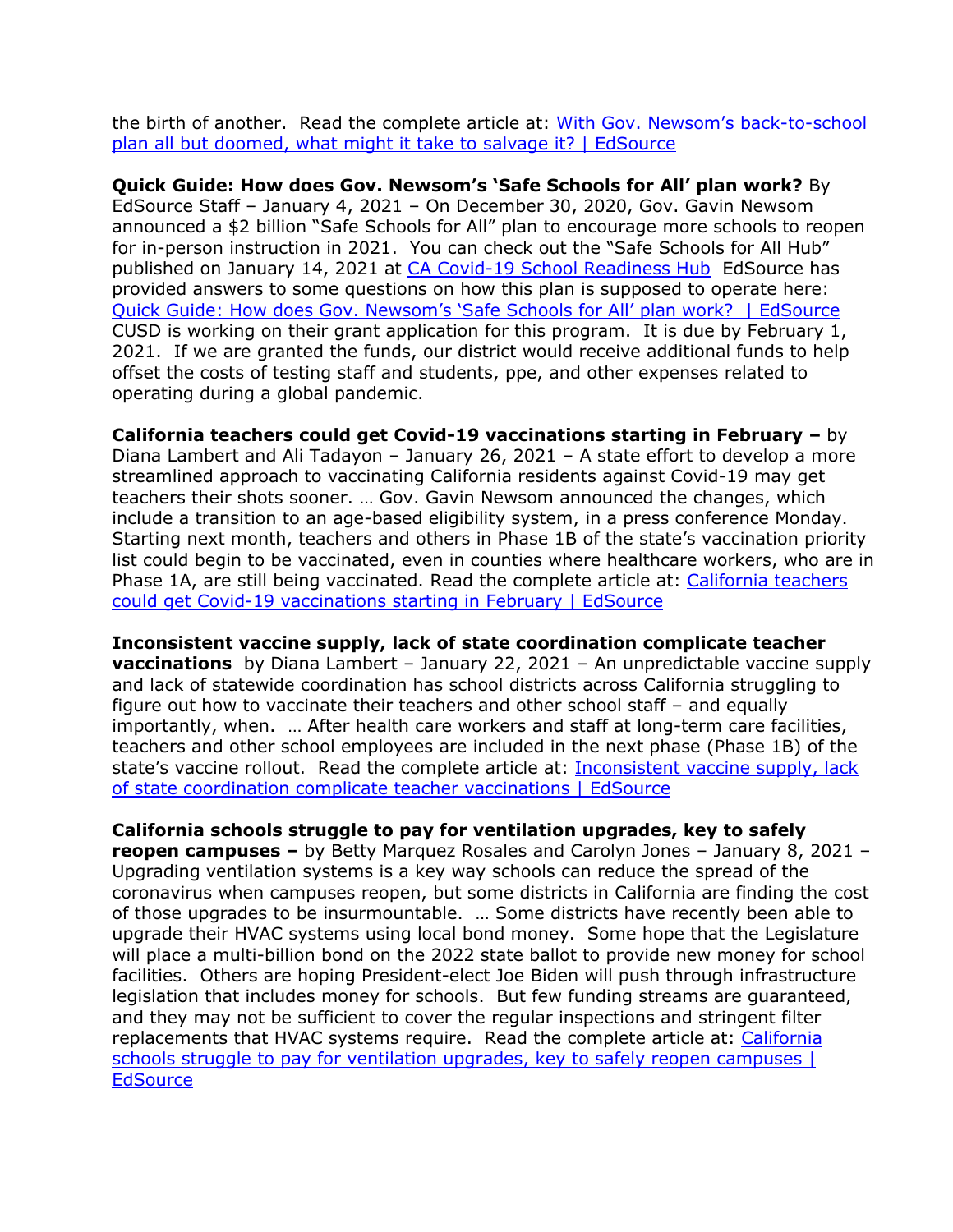**California's 'cradle-to-career' data system in line to receive \$15 million for next phase** – by Louis Freedberg – January 12, 2021 – Ending speculation as to how much California will invest in building an ambitious "cradle-to-career" data system, Gov. Gavin Newsom is proposing to spend \$15 million for the next phase of creating a data system that will shed light on effective strategies contributing to student success and to provide useful tools to students trying to plan their education careers. Read more about this next step at: California's 'cradle-to-[career' data system in line to receive \\$15](https://edsource.org/2021/californias-cradle-to-career-data-system-in-line-to-receive-15-million-for-next-phase/)  [million for next phase | EdSource](https://edsource.org/2021/californias-cradle-to-career-data-system-in-line-to-receive-15-million-for-next-phase/)

#### **At the National Level:**

**Turning cameras off to keep student engagement on** by Lauren Barack – December 9, 2020 – Requiring students to keep their video cameras on during virtual classes may create privacy issues, according to online learning considerations from the Future of Privacy Forum and the National Education Association. Cameras that peer into a student's home life can blue the boundary between their school environment and personal world, which have merged during the pandemic. That window may also reveal details about a student's life they may not want seen. Read the complete article at: [Turning cameras off to keep student engagement on | K-12 Dive](https://www.k12dive.com/news/turning-cameras-off-to-keep-student-engagement-on/)

**Report: K-12 schools saw 66% jump in overall safety incidents in fall** – by Naaz Modan – January 28, 2021 – K-12 schools saw a 66% jump in the number of overall safety incidents during the first three months of the 2020-21 school year when compared to the same time last school year, according to a report from Gaggle, a security management system used by districts to monitor student activity, that pulled data from 4.5 million students and 3 billion items within school accounts. …. Specifically, the increases were spread across four kinds of incidents: suicide and selfharm (83%), violence toward others (63%), nudity and sexual content (135%), and drugs and alcohol (59%). Read the complete report and analysis at: [Report: K-12](https://www.k12dive.com/news/report-k-12-schools-saw-66-jump-in-overall-safety-incidents-in-fall/)  [schools saw 66% jump in overall safety incidents in fall | K-12 Dive](https://www.k12dive.com/news/report-k-12-schools-saw-66-jump-in-overall-safety-incidents-in-fall/)

**Why special education advocates are hopeful about the Biden administration: As a candidate, Biden promised full funding of programs that benefit students with disabilities.** By Carolyn Jones – November 20, 2020 - Last spring, Biden became one of the first presidential candidates in decades to address special education in his [education platform,](https://edsource.org/2020/special-education-would-get-big-boost-under-biden-proposal/634543) calling for full funding of the Individuals with Disabilities Education Act, the federal law that guarantees students with disabilities a "free and appropriate education;" investments in special education teacher recruitment, antibullying measures and job training for students with disabilities, and funding for colleges to better accommodate students with special needs. Read the complete article at: [Why special education advocates are hopeful about the Biden administration |](https://edsource.org/2020/why-special-education-advocates-are-hopeful-about-the-biden-administration/)  **[EdSource](https://edsource.org/2020/why-special-education-advocates-are-hopeful-about-the-biden-administration/)** 

**Tracking how the coronavirus is impacting school districts: From the shift to distance learning to the impact on school budgets, we're collecting news, analysis and expert advice on how K-12 is responding to the pandemic.** By Roger Riddell, Naaz Modan, and Kara Arundel – this is updated almost daily and you can review back to mid-May by week to see what has been happening. …. The nation's